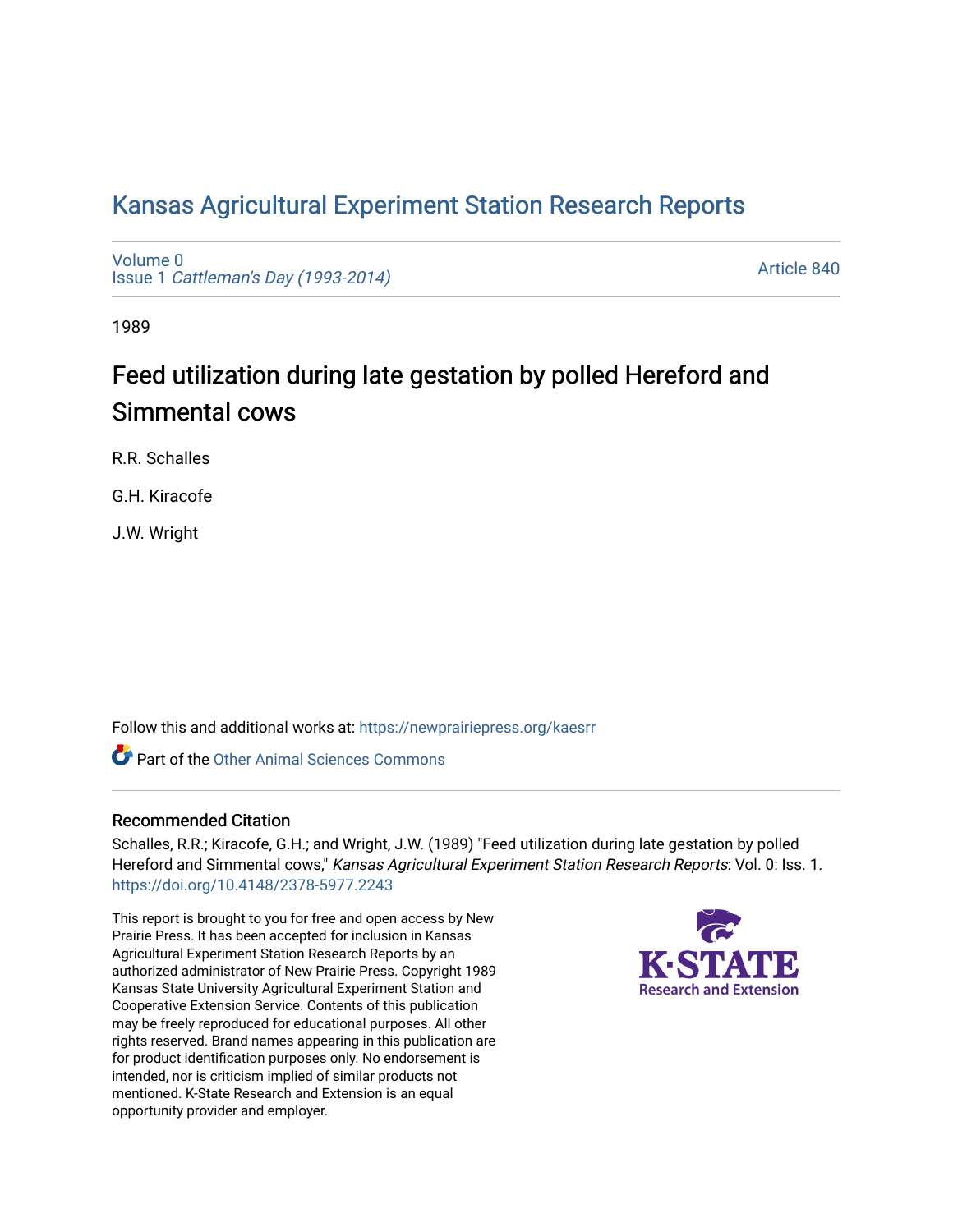# Feed utilization during late gestation by polled Hereford and Simmental cows

## Abstract

Thirty-one Polled Hereford and 29 Simmental cows were individually fed two energy levels for about the last 4 months before calving. Weight, condition score, backfat thickness, and reproduction were evaluated. No differences were found in efficiency of feed utilization between breeds or between energy levels. These cows started the experiment in moderate body condition, and a 10% reduction in dietary energy level during late gestation did not affect their reproductive performance.

## Keywords

Cattlemen's Day, 1989; Kansas Agricultural Experiment Station contribution; no. 89-567-S; Report of progress (Kansas State University. Agricultural Experiment Station and Cooperative Extension Service); 567; Beef; Feed; Gestation; Hereford cows; Simmental cows

## Creative Commons License



This work is licensed under a [Creative Commons Attribution 4.0 License](https://creativecommons.org/licenses/by/4.0/).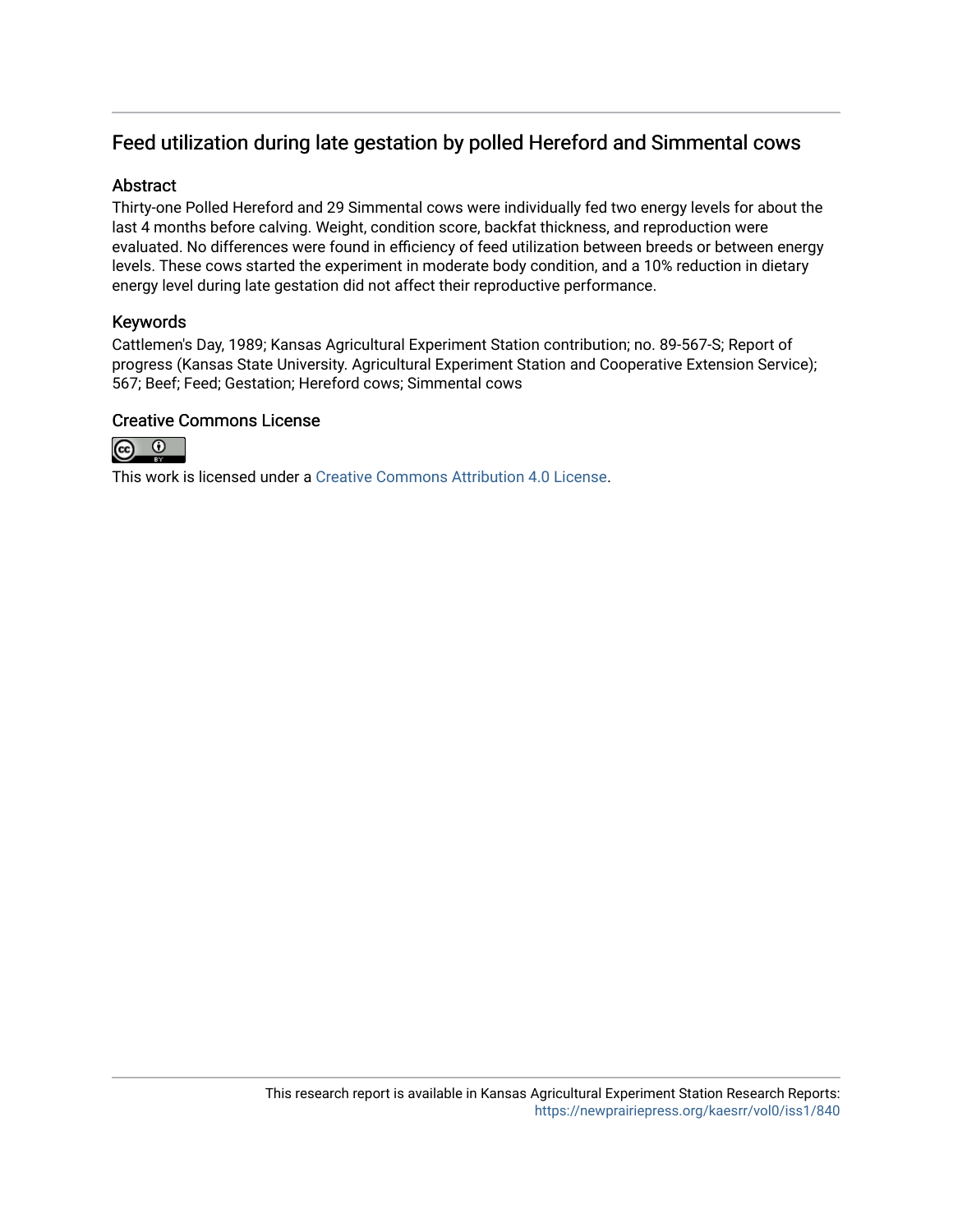

#### **Summary**

Thirty-one Polled Hereford and 29 Simmental cows were individually fed two energy levels for about the last 4 months before calving. Weight, condition score, backfat thickness, and reproduction were evaluated. No differences were found in efficiency of feed utilization between breeds or between energy levels. These cows started the experiment in moderate body condition, and a 10% reduction in dietary energy level during late gestation did not affect their reproductive performance.

#### **Introduction**

Profitable beef production depends on the efficiency of feed utilization as well as the level of production. Very little information is available on the interaction between cow production level and production efficiency. Most studies have indicated that efficiency increases as production level increases. One study by Jenkins and Ferrell (Roman L. Hruska US Meat Animal Research Center, Clay Center, NE) indicated that large cows with high milk production had lower efficiency of maintenance than other groups.

In this study, efficiency of cow maintenance, fetal growth during the last trimester of pregnancy, and subsequent cow reproduction and calf growth were evaluated.

#### **Experimental Procedures**

Thirty-one Polled Hereford and 29 Simmental cows were fed individually from Oct. 30 to approximately 2 weeks before calving in March. The Polled Hereford cows started the trial with an average condition score of 6.2 and an average weight of 1308 lbs; the Simmental cows started the trial with an average condition score of 5.3 and an average weight of 1314 lbs. Half the cows were fed an energy level that met their requirements, whereas the other half were fed 10% below their requirements. Energy requirements for each cow were calculated, based on her weight, condition, age, and days of gestation. Protein, vitamins and minerals were fed to meet NRC requirements.

Approximately 2 weeks before calving, cows were moved to native bluestem pasture, where they were group fed by breed. Alfalfa hay and milo were fed to meet the energy and protein needs, based on the group average. Supplemental feeding continued until late April, when sufficient grass was available. Cows were exposed to fertile bulls after calving and were allowed to mate at every estrus. Bulls were equipped with chin ball markers, and observations for estrus and/or breeding activity were made twice daily for 107 days after the last cow calved.